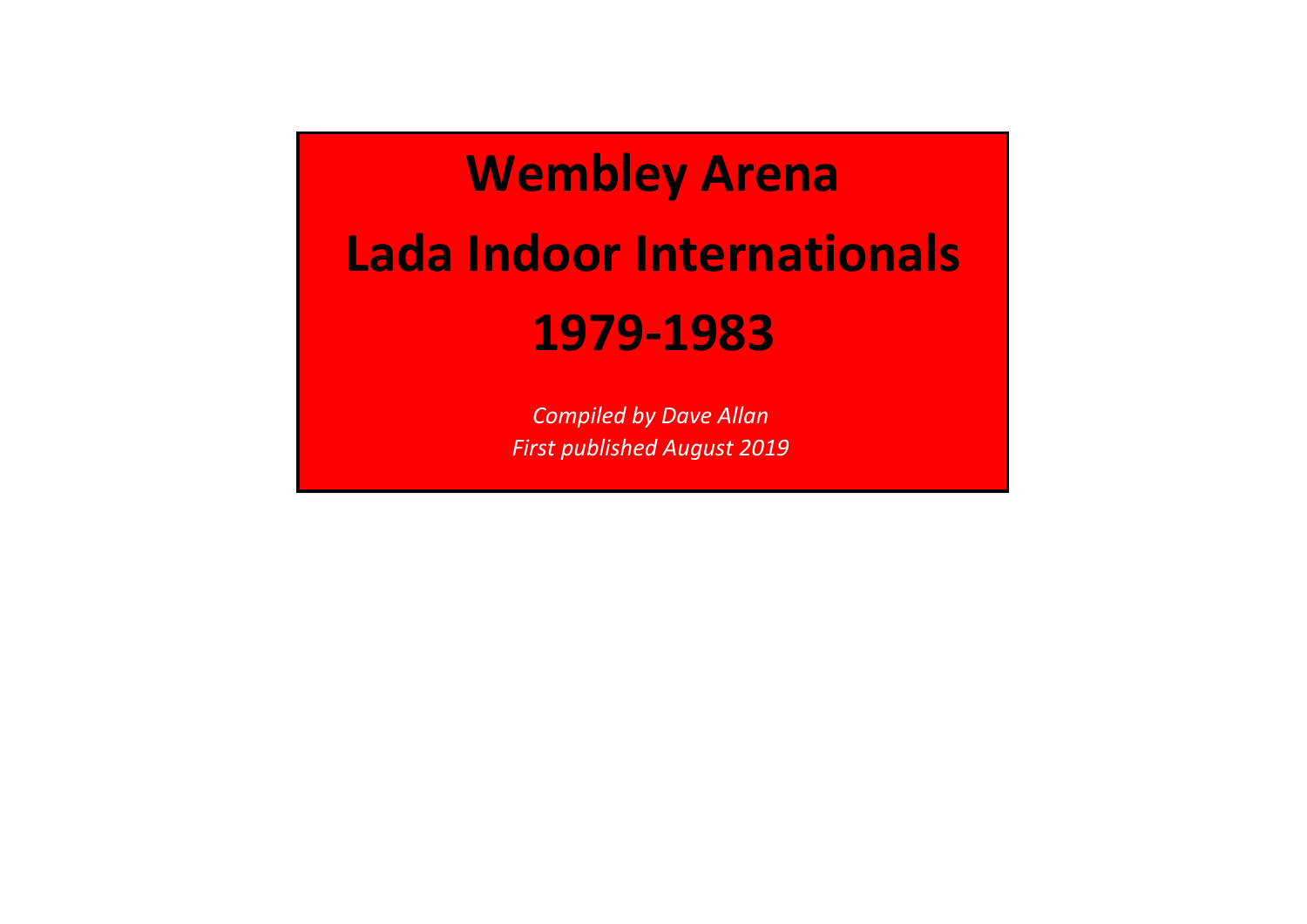# **WEMBLEY ARENA RESULTS SUMMARY**

# **1979**

Lada Indoor International: **Ivan Mauger**

# **1980**

 Great Britain Select **40 - 38** Rest Of The World SelectKing Of The Concrete Wembley Arena Match Race Knock-Out: **Kenny Carter**Devil Take The Hindmost: **Colin Richardson**

# **1981**

 Peter Collins' Lions **32 - 45** Bruce Penhall's World SelectKing Of The Concrete Wembley Arena Match Race Knock-Out: **Jan Andersson**Devil Take The Hindmost: **Finn Thomsen**

# **1982**

 Kenny Carter's Lions **37 - 40** World Champions SelectLada World Champions Speedway Series Indoor Championship: **Jan Andersson**Queen Of Wembley International Match Race Series: **Bobbi Hunter**

# **1983**

 Kenny Carter's Lions **38 - 40** Egon Muller's World SelectLada World Champions Speedway Series Indoor Championship: **Jan Andersson**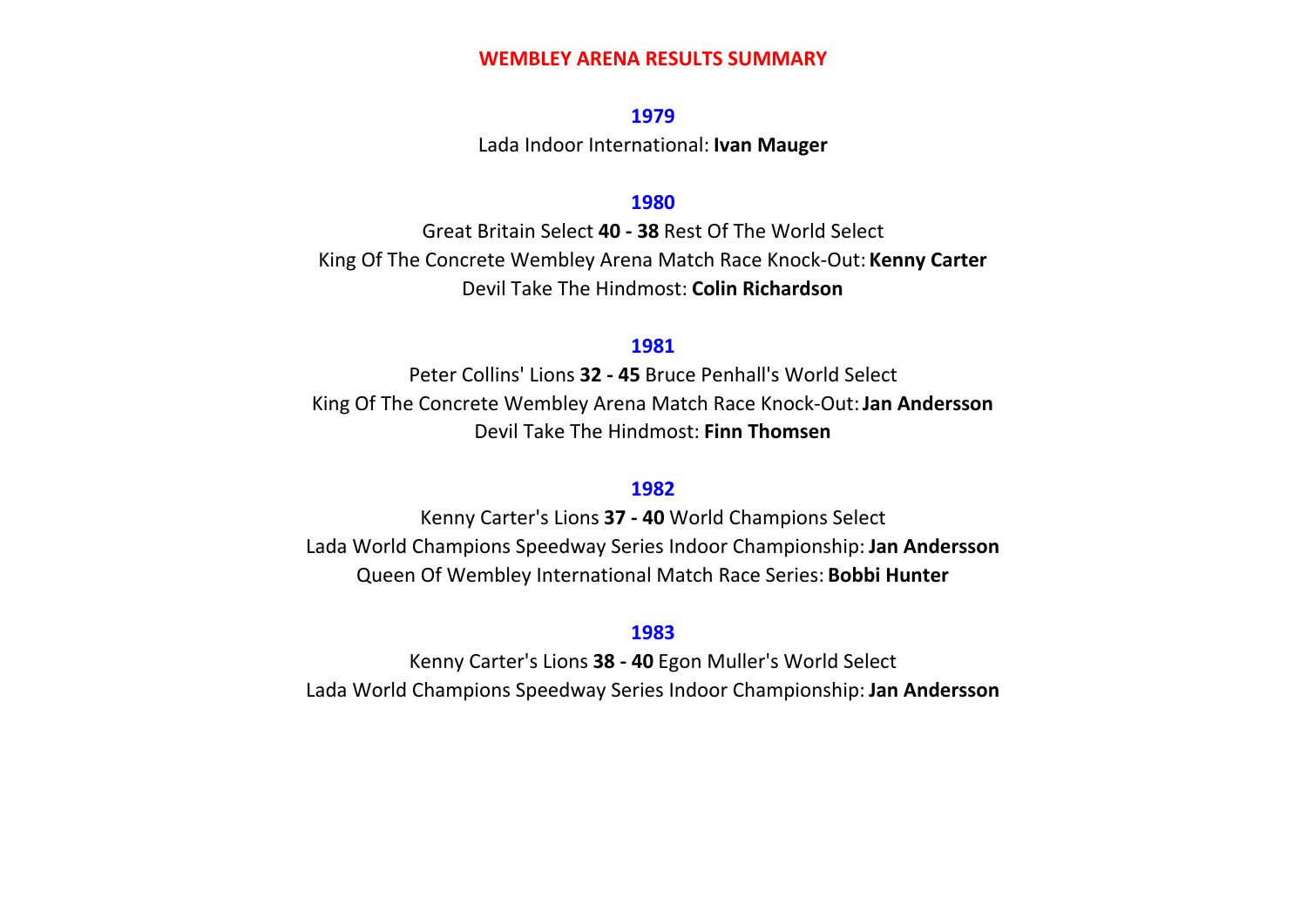|                                       |                |                |              |               |                | <b>TOT</b> | <b>POS</b> |
|---------------------------------------|----------------|----------------|--------------|---------------|----------------|------------|------------|
| 1. Anders Michanek (Sweden)           | 3              | $\overline{2}$ | F            | <b>FN</b>     | N              | 5          |            |
| 2. Dennis Sigalos (U.S.A.)            | 1              | F              | N            | N             | N              | 1          |            |
| 3. Roger Johns (England)              | 0              | 1              | F            | N             | N              | 1          |            |
| 4. Zenon Plech (Poland)               | 2              | $\overline{2}$ | 2            | 1             | 1              | 8          |            |
| 5. Bobby Schwartz (U.S.A.)            | F              | 1              | 2            | $\mathbf{1}$  | 2              | 6          |            |
| 6. Joe Owen (England)                 | 3              | $\overline{2}$ | $\mathbf{1}$ | 3             | $\mathbf{1}$   | 10         |            |
| 7. Gordon Kennett (England)           | 2              | $\overline{2}$ | 1            | 1             | x              | 6          |            |
| 8. Edward Jancarz (Poland)            | 1              | 3              | $\mathbf{1}$ | 2             | $\mathbf{1}$   | 8          |            |
| 9. Kenny Carter (England)             | 0              | 0              | 3            | F             | <b>FN</b>      | 3          |            |
| 10. Jim McMillan (Scotland)           | 3              | 1              | 3            | 3             | 2              | 12         | 2nd        |
| 11. Ivan Mauger (New Zealand)         | $\overline{2}$ | 3              | 2            | 3             | 3              | 13         | 1st        |
| 12. Kelly Moran (U.S.A.)              | 1              | F              | 3            | 2             | N              | 6          |            |
| 13. Bruce Penhall (U.S.A.)            | 0              | 3              | 0            | F             | $\Omega$       | 3          |            |
| 14. John Davis (England)              | 3              | 3              | 2            | 3             | <b>FX</b>      | 11         | 3rd        |
| 15. Frank Auffret (England)           | 1              | 0              | x            | 2             | R              | 3          |            |
| 16. Finn Thomsen (Denmark)            | $\overline{2}$ | 1              | 3            | 0             | $\overline{2}$ | 8          |            |
| 17. Bruce Cribb (res.) (New Zealand)  | x              | 1              | 1            | $\mathcal{P}$ |                | 4          |            |
| 18. Colin Richardson (res.) (England) | F              | 2              | 3            | 3             | 3              | 11         |            |
|                                       |                |                |              |               |                |            |            |

**Heat details on next page...**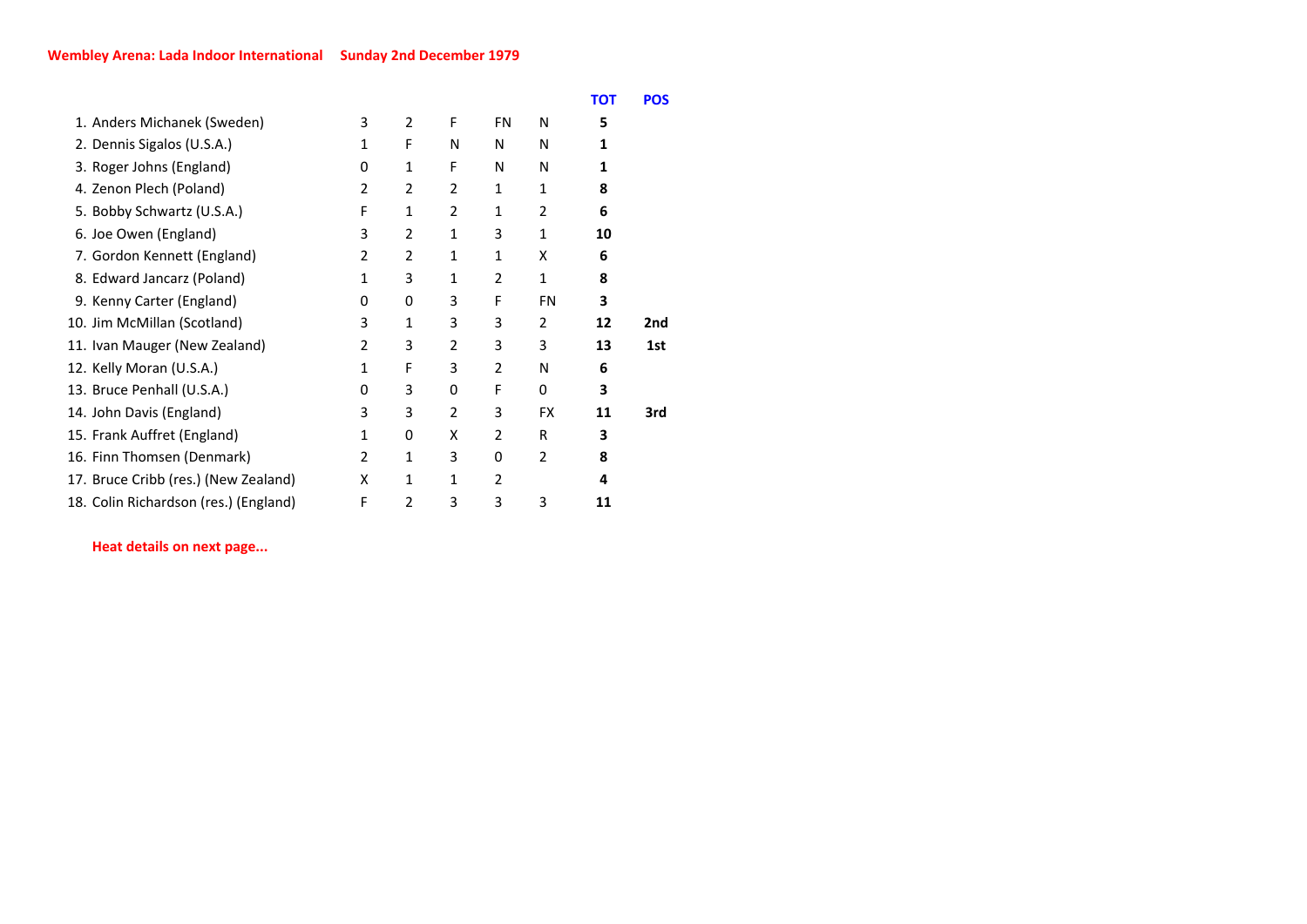Ht. 01: Michanek, Plech, Sigalos (f, rem), Johns (f, rem), 40.2 (NTR)

Ht. 02: Owen, Kennett, Jancarz, Schwartz (fell), 39.3 (NTR)

Ht. 17: Richardson, McMillan, Jancarz, Auffret (f, rem, ret), 36.9 Ht. 18: (rerun) Richardson, Thomsen, Cribb, Carter (f, ns), Kennett (exc), 38.6 Ht. 10: Moran, Schwartz, Auffret (exc, lapped), Cribb (f, rem, exc, lapped), 39.9 Ht. 09: Thomsen, Mauger, Owen, Michanek (fell), 35.5 (NTR) Ht. 12: McMillan, Plech, Kennett, Penhall, 38.8 Ht. 07: Mauger, Kennett, Johns, Auffret (f, rem), 38.8 Ht. 08: Jancarz, Plech (f, rem), Thomsen, Moran (fell), 40.3 Ht. 03:(rerun) McMillan, Mauger, Moran, Carter, 39.6Ht. 04: Davis, Thomsen, Auffret, Penhall, 38.4 (NTR) Ht. 05:(rerun) Penhall, Michanek, Schwartz, Carter, 35.8 (NTR)Ht. 06: Davis, Owen, McMillan (f, rem), Sigalos (f, rem, fell), 37.2 **Results compiled from video footage, marked programme & Speedway Star.**Ht. 19: Richardson, Cribb, Owen, Penhall, 35.6 Ht. 20: (rerun) Mauger, Schwartz, Plech, Davis (f, exc), 38.2 Ht. 11: Carter, Davis, Jancarz, Johns (fell), 36.8 Ht. 13: (rerun) Davis, Moran, Kennett, Richardson (fell), Michanek (f, ns), 37.1 Ht. 16: Owen, Auffret, Plech, Carter (fell), 38.6 Ht. 14: Mauger, Jancarz, Cribb (f, rem), Penhall (fell), 40.4Ht. 15: McMillan, Richardson, Schwartz (f, rem), Thomsen, 39.4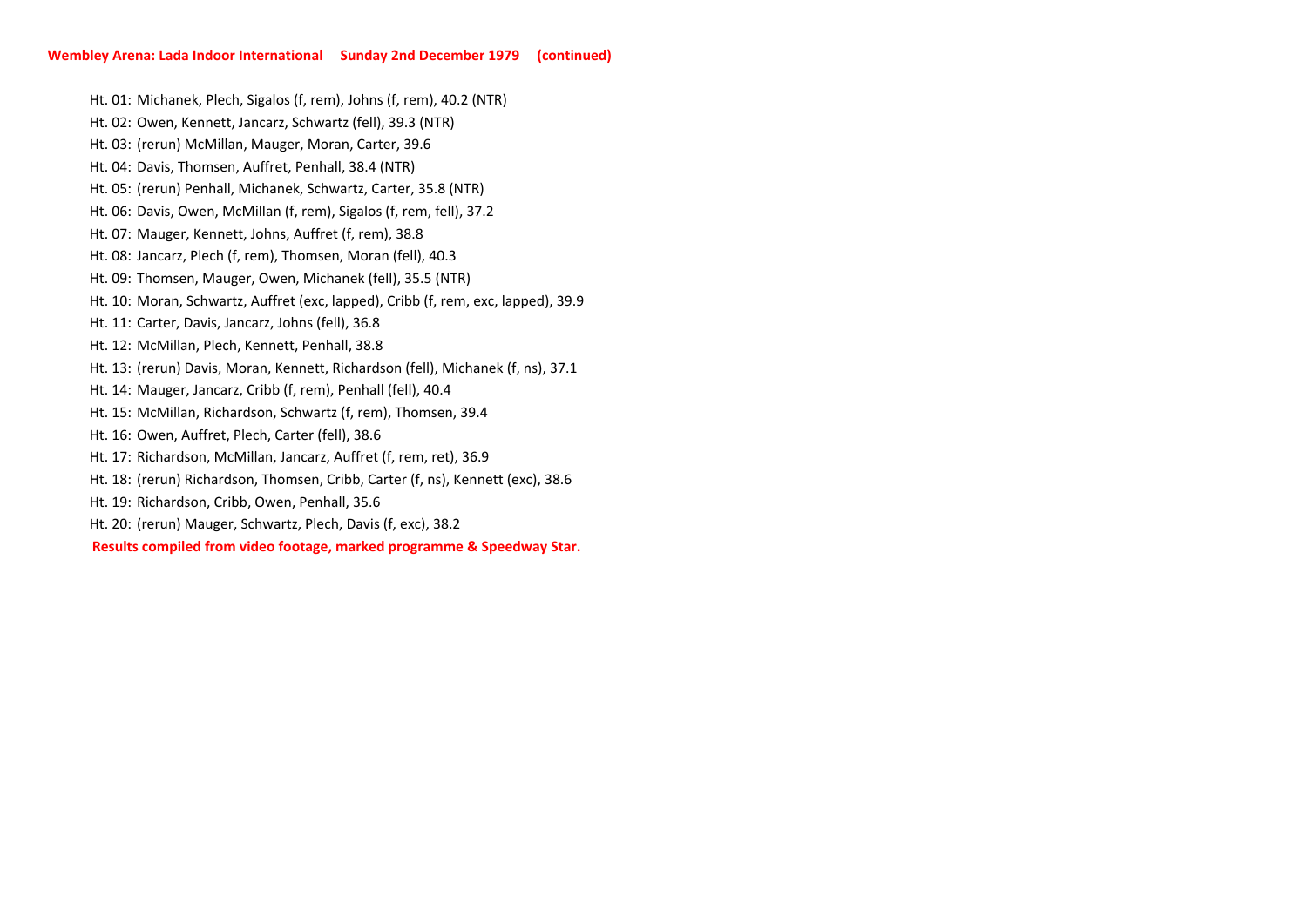| <b>Great Britain Select 40</b>     |              |                |              |    | тот            | <b>BP</b> |     |
|------------------------------------|--------------|----------------|--------------|----|----------------|-----------|-----|
| 1. Chris Morton (capt.)            | 3            | F              | 2'           | 1' | 6              | 2         |     |
| 2. Joe Owen                        | 1            | $\overline{2}$ | 0            | 3  | 6              | 0         |     |
| 3. Kenny Carter                    | 2            | $\mathbf{1}$   | 1            | 3  | 7              | 0         |     |
| 4. Malcolm Simmons                 | 2            | 0              | 2            | 2  | 6              | 0         |     |
| 5. Jim McMillan                    | X            | 2              | 1'           | 1  | 4              | 1         |     |
| 6. Bobby Beaton                    | 3            | F              | 3            |    | 6              | 0         |     |
| 7. Colin Richardson                | $\mathbf{1}$ | $\mathbf{1}$   | 3            |    | 5              | 0         |     |
| <b>Rest Of The World Select 38</b> |              |                |              |    | <b>TOT</b>     | <b>BP</b> |     |
| 1. Ivan Mauger (capt.)             | 2            | 1              | 2            | 2  | 7              | 0         |     |
| 2. Tony Briggs                     | 0            | 3              | 3            | X  | 6              | 0         |     |
| 3. Jan Andersson                   | 3            | 3              | 3            | 3  | 12             | 0         | (F) |
|                                    |              |                |              |    |                |           |     |
| 4. Finn Thomsen                    | 3            | 2              | 0            | 0  | 5              | 0         |     |
| 5. Bo Petersen                     | $\mathbf{1}$ | 0              | $\mathbf{1}$ | N  | $\overline{2}$ | 0         |     |
| 6. Erik Gundersen                  | F            | 1              | 0            |    | 1              | 0         |     |
| 7. Brad Oxley                      | 2            | 1              | 2'           | x  | 5              | 1         |     |

Ht. 01: Morton, Mauger, Owen, Briggs, 37.0

Ht. 02: (rerun) Beaton, Oxley, Richardson (f, rem), Gundersen (fell), 38.9

Ht. 03: Thomsen, Simmons, Petersen (f, rem), McMillan (exc, silencer), 40.3

Ht. 04: Andersson, Carter, Oxley, Beaton (fell), 35.6

Ht. 05: Briggs, McMillan, Mauger, Simmons, 38.5

Ht. 06: Andersson, Owen, Gundersen, Morton (fell), 35.0 (NTR)

Ht. 07: Beaton, Thomsen, Carter, Petersen, 39.1

Ht. 08: Briggs, Oxley, Richardson, Owen, 36.9

Ht. 09: Andersson, Simmons, McMillan, Gundersen, 35.0 (ETR)

Ht. 10: Owen, Morton, Petersen, Thomsen, 38.5

Ht. 11: Richardson, Mauger, Carter, Briggs (f, rem, exc, lapped), 38.3

Ht. 12: Andersson, Simmons, Morton (f, awar), Oxley (exc), 34.4 (NTR)

Ht. 13: Carter, Mauger, McMillan, Thomsen, 36.2

**Results compiled from video footage, marked programme & Speedway Star.**

| 4                         | 2              | 04 | 02 |
|---------------------------|----------------|----|----|
| 4                         | $\overline{2}$ | 08 | 04 |
| 2                         | 4              | 10 | 08 |
| $\overline{2}$            | 4              | 12 | 12 |
| $\overline{2}$            | 4              | 14 | 16 |
| $\overline{2}$            | 4              | 16 | 20 |
| 4                         | $\overline{2}$ | 20 | 22 |
| 1                         | 5              | 21 | 27 |
| $\overline{\overline{3}}$ | 3              | 24 | 30 |
| $\overline{5}$            | 1              | 29 | 31 |
| 4                         | $\overline{2}$ | 33 | 33 |
| 3                         | 3              | 36 | 36 |
| $\overline{4}$            | 2              | 40 | 38 |

4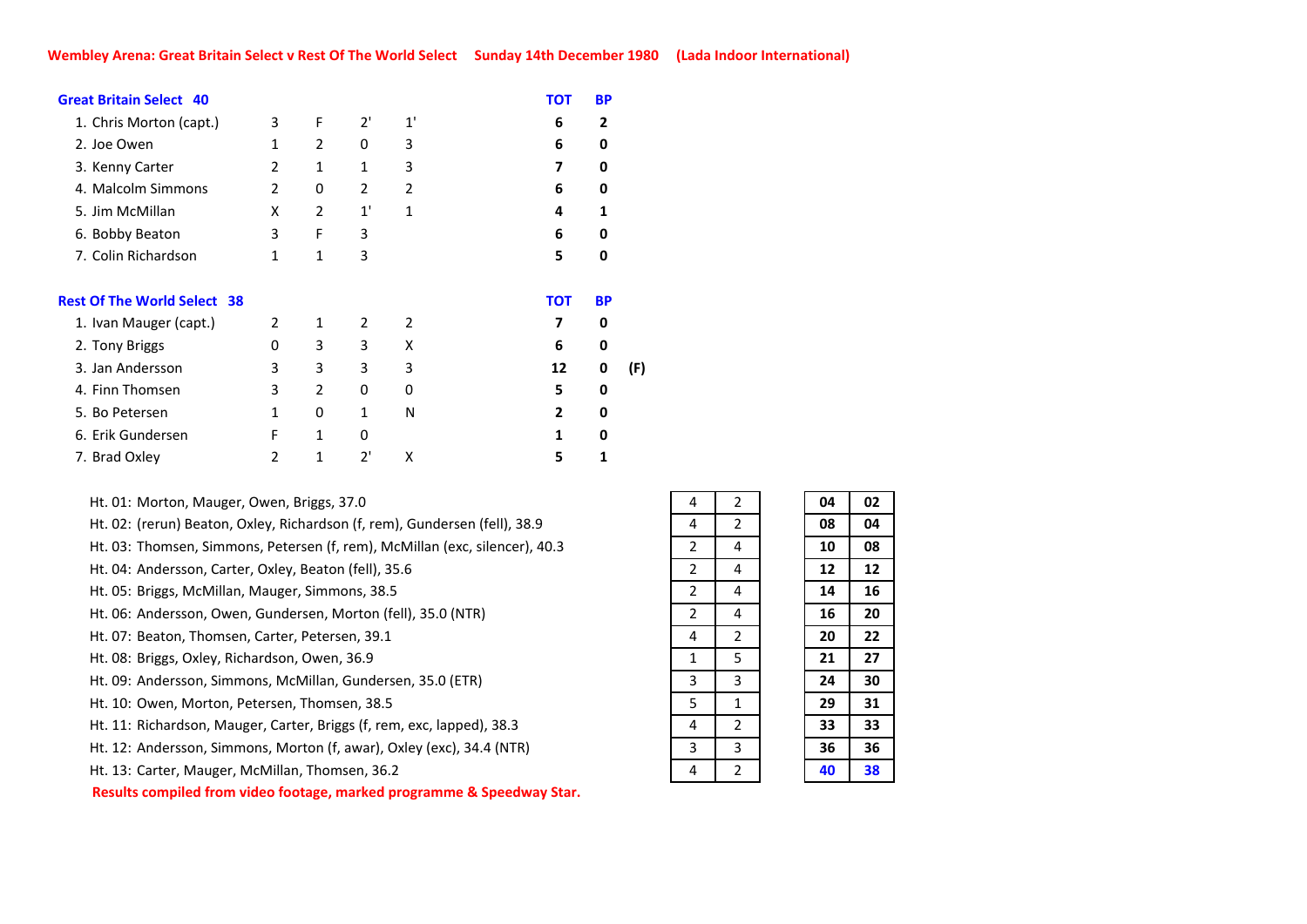# **Sunday 14th December 1980 (continued)**

#### **King Of The Concrete Wembley Arena Match Race Knock-Out**

# **Quarter Finals**

Heat 1: Kenny Carter bt. Brad Oxley, 36.0 Heat 2: (awar) Bobby Beaton (f, awar) bt. Jan Andersson (f, exc), no timeHeat 3: Ivan Mauger bt. Chris Morton (fell), 39.0 Heat 4: Tony Briggs bt. Joe Owen, 36.6

# **Semi-Finals**

Heat 1: Kenny Carter bt. Bobby Beaton, 35.5 Heat 2: Tony Briggs bt. Ivan Mauger, 35.2

# **Final**

Kenny Carter bt. Tony Briggs, 35.5

#### **Devil Take The Hindmost - 6 riders over 5 laps**

**Winner:** Colin Richardson (57.5 secs)**Second:** Brad Oxley (f, rem)

#### **Eliminated at the end of:**

Lap 1: Erik Gundersen Lap 4: Jim McMillan (f, rem)Lap 3: Finn Thomsen (fell)Lap 2: Bo Petersen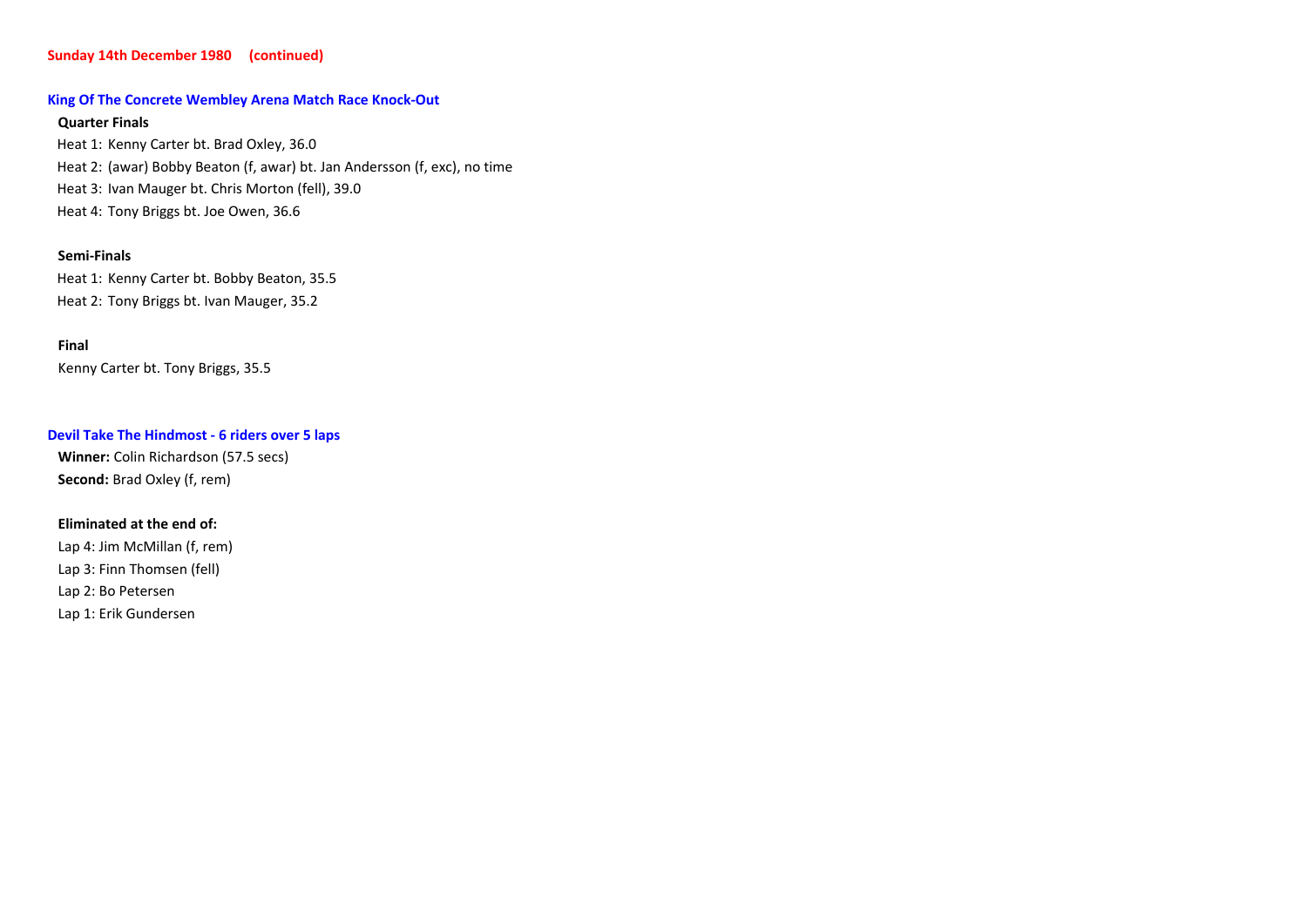| <b>Peter Collins' Lions 32</b>         |                |           |    |              |   | <b>TOT</b> | <b>BP</b> |     |
|----------------------------------------|----------------|-----------|----|--------------|---|------------|-----------|-----|
| 1. Peter Collins (capt.)               | 0              | 2         | TS | $\mathbf{1}$ |   | 3          | 0         |     |
| 2. Jim McMillan                        | $\overline{2}$ | R         | 1  | 0            |   | 3          | 0         |     |
| 3. Chris Morton                        | 2              | 3         | 3  | F            | 3 | 11         | 0         |     |
| 4. Colin Richardson                    | 3              | 3         | 1' | 1            | 0 | 8          | 1         |     |
| 5. Steve Bastable                      | R              | 2'        | 2  | 1            |   | 5          | 1         |     |
| 6. Joe Owen                            | $\overline{2}$ | 0         | 0  |              |   | 2          | 0         |     |
| 7. Graham Drury                        | F              | R         | TS |              |   | 0          | 0         |     |
| <b>Bruce Penhall's World Select 45</b> |                |           |    |              |   | <b>TOT</b> | <b>BP</b> |     |
| 1. Bruce Penhall (capt.)               | 1              | 0         | 2' | 0            |   | 3          | 1         |     |
| 2. Kai Niemi                           | 3              | 1         | 3  | 3            |   | 10         | 0         |     |
| 3. Jan Andersson                       | 3              | 3         | 3  | 3            |   | 12         | 0         | (F) |
| 4. Hans Nielsen                        | 2              | 2         | 2  | 2            |   | 8          | 0         |     |
| 5. Erik Gundersen                      | 1'             | 1'        | 1' | 2'           |   | 5          | 4         |     |
| 6. Bo Petersen                         | $\mathbf{1}$   | <b>FX</b> | F  |              |   | 1          | 0         |     |
| 7. Finn Thomsen                        | 3              | 1         | 7' |              |   | 6          | 1         |     |
|                                        |                |           |    |              |   |            |           |     |

Ht. 01: Niemi, McMillan, Penhall, Collins, 37.2

Ht. 02: Thomsen, Owen, Petersen, Drury (f, rem, fell), 39.1

Ht. 03: Richardson, Nielsen, Gundersen, Bastable (ret), 38.6

Ht. 04: Andersson, Morton, Thomsen, Owen, 34.5

Ht. 05: Richardson, Bastable, Niemi, Penhall, 37.6

Ht. 06:(rerun) Andersson, Collins, McMillan (ret), Petersen (f, exc), 34.2 (NTR)

Ht. 07: Morton, Nielsen, Gundersen, Owen, 35.0

Ht. 08: Niemi, Thomsen, McMillan, Drury (ret), 37.2

Ht. 09: Andersson, Bastable, Richardson, Petersen (fell), 34.1 (NTR)

Ht. 10: Morton, Nielsen, Gundersen, McMillan, 34.7

Ht. 11: (rerun) Niemi, Penhall, Richardson, Morton (fell), 35.6

Ht. 12: Andersson, Gundersen, Collins, Richardson, 34.4

Ht. 13: Morton, Nielsen, Bastable, Penhall, 34.2

**Results compiled from video footage, marked programme & Speedway Star.**

| 2                       | 4              | 02 | 04 |
|-------------------------|----------------|----|----|
| $\overline{2}$          | 4              | 04 | 08 |
| 3                       | 3              | 07 | 11 |
| $\overline{2}$          | 4              | 09 | 15 |
| 5                       | $\mathbf{1}$   | 14 | 16 |
| $\overline{2}$          | 3              | 16 | 19 |
| 3                       | 3              | 19 | 22 |
| 1                       | 5              | 20 | 27 |
| $\overline{\mathbf{3}}$ | 3              | 23 | 30 |
| 3                       | 3              | 26 | 33 |
| 1                       | 5              | 27 | 38 |
| 1                       | 5              | 28 | 43 |
| 4                       | $\overline{2}$ | 32 | 45 |

 $2^{\circ}$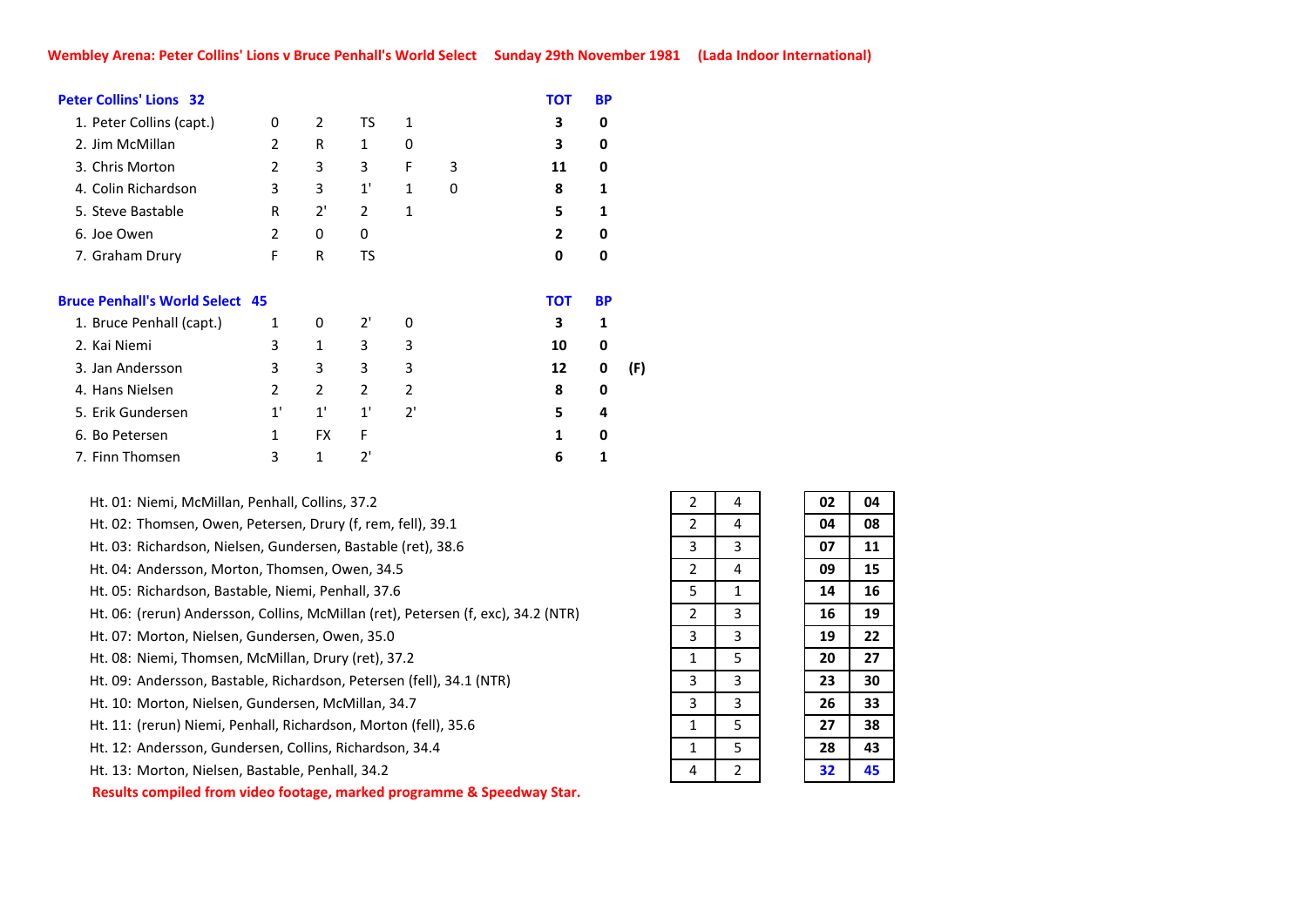# **Sunday 29th November 1981 (continued)**

# **King Of The Concrete Wembley Arena Match Race Knock-Out**

# **Quarter Finals**

Heat 1: Jan Andersson bt. Erik Gundersen, 35.0 Heat 2: Hans Nielsen bt. Finn Thomsen, 35.7 Heat 3: Steve Bastable bt. Chris Morton, 36.3Heat 4: Colin Richardson bt. Peter Collins, 35.8

#### **Semi-Finals**

Heat 1: Jan Andersson bt. Hans Nielsen, 33.7 (NTR) Heat 2: Steve Bastable bt. Colin Richardson, 35.1

#### **Final**

Jan Andersson bt. Steve Bastable, 33.8

# **Devil Take The Hindmost - 6 riders over 6 laps**

**Winner:** Finn Thomsen**Second:** Jim McMillan

# **Eliminated at the end of:**

Lap 5: Chris Morton

Lap 4: Joe Owen

Lap 3: Bruce Penhall

Lap 2: Graham Drury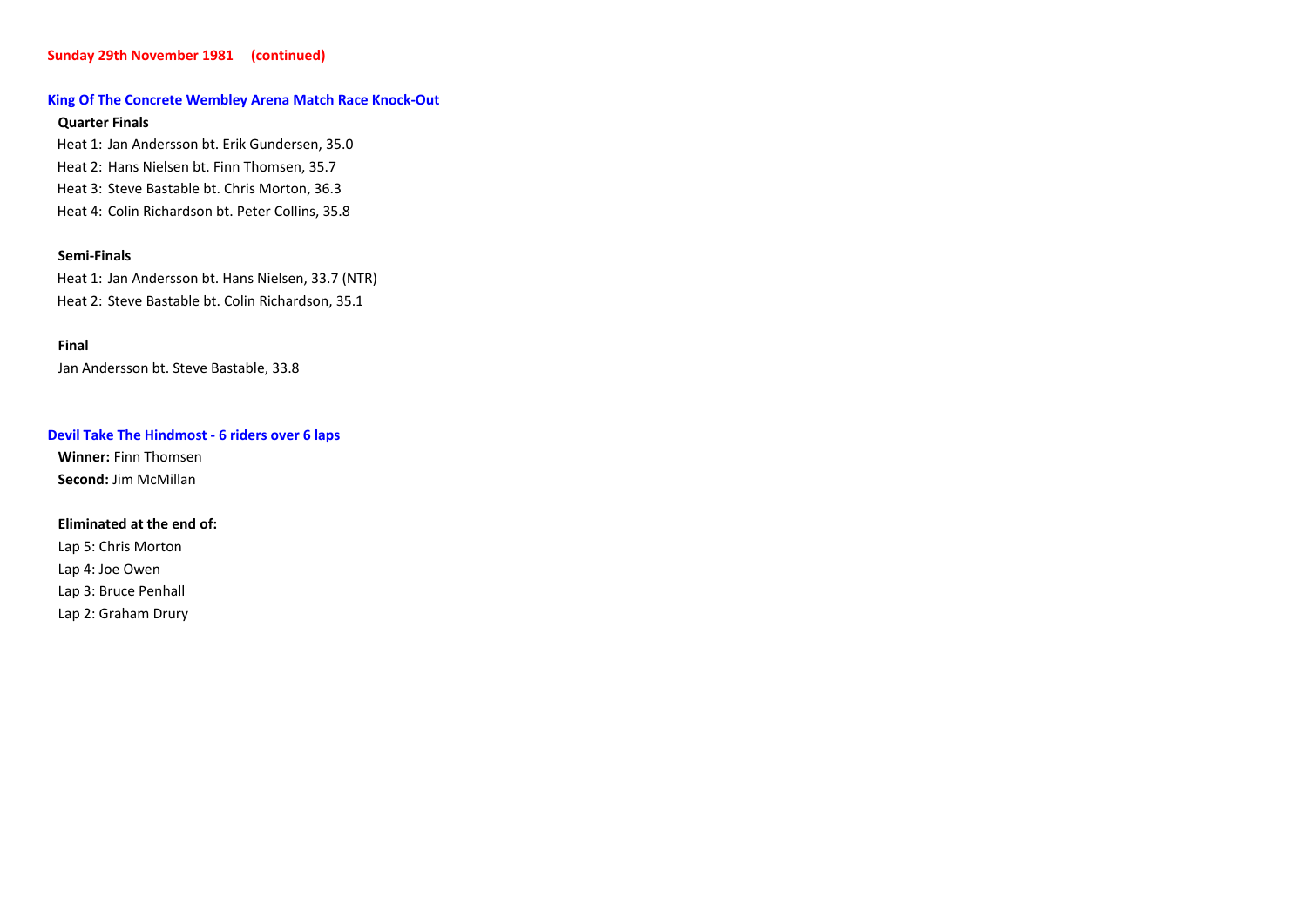| <b>Kenny Carter's Lions 37</b>   |                |                |               |           | TOT            | <b>BP</b>    |     |
|----------------------------------|----------------|----------------|---------------|-----------|----------------|--------------|-----|
| 1. Kenny Carter (capt.)          | 3              | <b>FX</b>      | 1             | 2         | 6              | 0            |     |
| 2. Alan Grahame                  | <b>FX</b>      | 2              | 3             | <b>FX</b> | 5              | 0            |     |
| 3. Steve Bastable                | <b>FX</b>      | 3              | 3             | 2         | 8              | 0            |     |
| 4. Malcolm Simmons               | 1              | $\mathbf{1}$   | 0             | N         | $\mathbf{2}$   | 0            |     |
| 5. John Davis                    | 0              | N              | 2             | 0         | $\overline{2}$ | 0            |     |
| 6. Joe Owen                      | 2'             | $\overline{2}$ | 2'            | 0         | 6              | $\mathbf{2}$ |     |
| 7. Andy Grahame                  | 3              | 3              | 0             | 2'        | 8              | 1            |     |
| <b>World Champions Select 40</b> |                |                |               |           | <b>TOT</b>     | <b>BP</b>    |     |
| 1. Ivan Mauger (capt.)           | $\overline{2}$ | $\overline{2}$ | 1             | N         | 5              | 0            |     |
| 2. Kai Niemi                     | <b>FX</b>      | 0              | 1'            | 0         | 1              | 1            |     |
| 3. Jan Andersson                 | 3              | 3              | 3             | 3         | 12             | 0            | (F) |
| 4. Hans Nielsen                  | 3              | 0              | 3             | 3         | 9              | 0            |     |
| 5. Erik Gundersen                | 2'             | 1              | 2'            | 1         | 6              | $\mathbf{2}$ |     |
| 6. Finn Thomsen                  | $\mathbf{1}$   | $\mathbf{1}$   | 1             |           | 3              | 0            |     |
| 7. Preben Eriksen                | 0              | 1              | $\mathfrak z$ | 1         | 4              | 0            |     |
|                                  |                |                |               |           |                |              |     |

Ht. 01: (rr x 2) Carter, Mauger, Alan Grahame (f, exc), Niemi (f, exc), 39.8 (NTR)

Ht. 02: Andy Grahame, Owen, Thomsen, Eriksen, 42.7

Ht. 03: Nielsen, Gundersen, Simmons, Davis, 39.8 (ETR)

Ht. 04: (rerun) Andersson, Owen, Eriksen, Bastable (f, exc), 38.2 (NTR)

Ht. 05: Andy Grahame, Mauger, Simmons, Niemi, 40.8

Ht. 06:(rerun) Andersson, Alan Grahame, Thomsen, Carter (f, exc), 37.5 (NTR)

Ht. 07:(rerun) Bastable, Owen, Gundersen, Nielsen, 40.3

Ht. 08: Alan Grahame, Eriksen, Niemi, Andy Grahame, 40.6

Ht. 09: (rr x 2) Andersson, Davis, Thomsen, Simmons, 36.6 (NTR)

Ht. 10: (rerun) Nielsen, Gundersen, Carter, Alan Grahame (f, exc), 41.3

Ht. 11: Bastable, Andy Grahame, Mauger, Niemi, 39.1

Ht. 12: Andersson, Carter, Gundersen, Owen, 37.4

Ht. 13: Nielsen, Bastable, Eriksen, Davis, 37.4

**Results compiled from video footage, marked programme & Speedway Star.**

| 3                         | 2              | 03 | 02 |
|---------------------------|----------------|----|----|
| 5                         | $\mathbf{1}$   | 08 | 03 |
| 1                         | 5              | 09 | 08 |
| $\overline{2}$            | 4              | 11 | 12 |
| 4                         | $\overline{2}$ | 15 | 14 |
| $\overline{2}$            | 4              | 17 | 18 |
| $\overline{5}$            | 1              | 22 | 19 |
| $\overline{\overline{3}}$ | 3              | 25 | 22 |
| $\overline{\mathbf{2}}$   | 4              | 27 | 26 |
| 1                         | 5              | 28 | 31 |
| $\overline{5}$            | $\mathbf{1}$   | 33 | 32 |
| 2                         | 4              | 35 | 36 |
| $\overline{2}$            | 4              | 37 | 40 |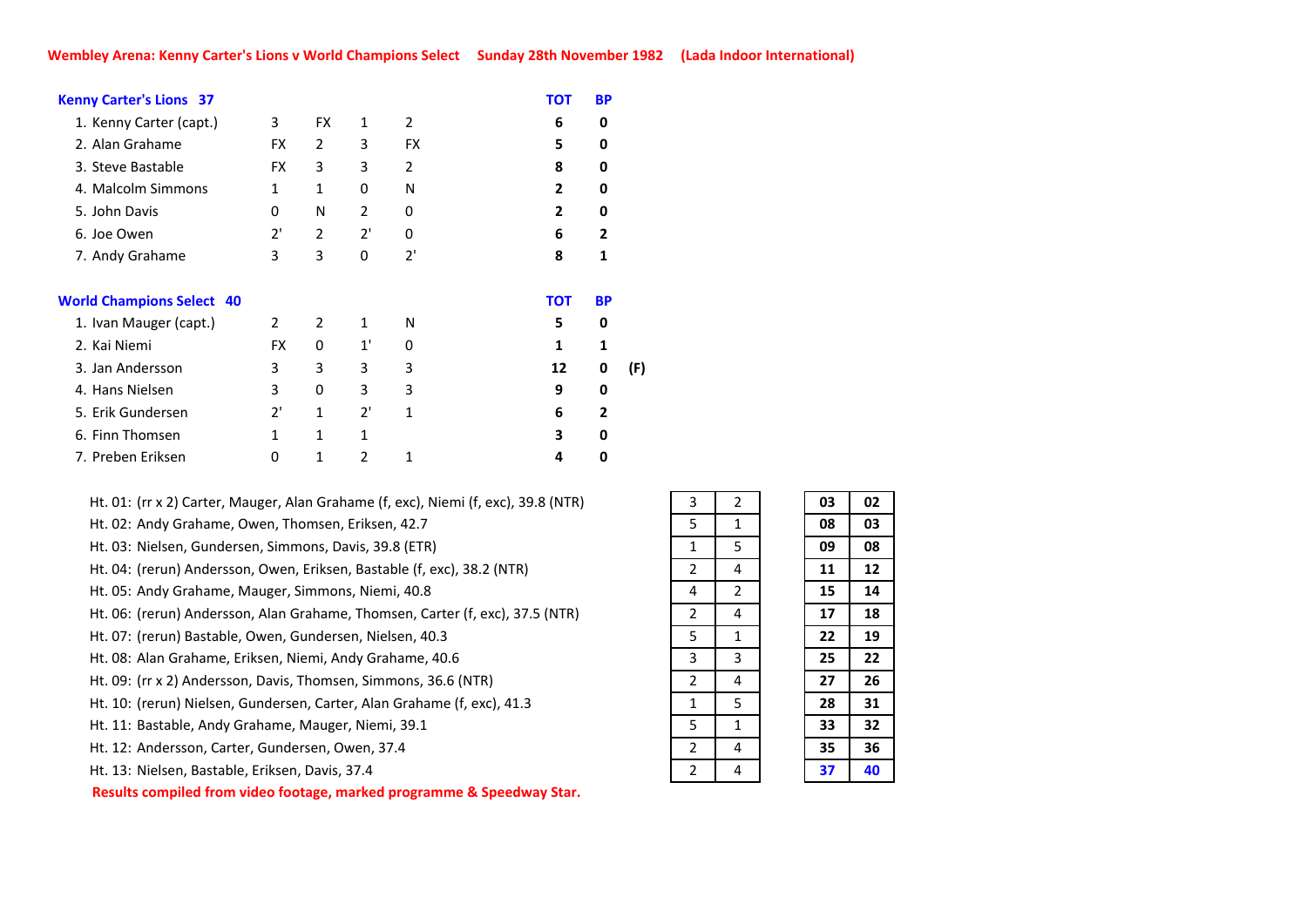# **Sunday 28th November 1982 (continued)**

#### **Queen Of Wembley International Match Race Series - Madeline Fundin v Bobbi Hunter**

Race 1: Hunter bt. Fundin, 47.2 Race 2: Hunter bt. Fundin, 48.0**Hunter wins 2-0.**

# **Lada World Champions Speedway Series Indoor Championship 1982**

## **Qualifying Round**

Heat 1: (rerun) Tony Briggs, Joe Owen, Kai Niemi, Alan Grahame (f, exc), 39.9Heat 2: Jan Andersson, Andy Grahame, Preben Eriksen, John Davis, 37.5 Heat 3: Hans Nielsen, Erik Gundersen, Alan Grahame, Malcolm Simmons (fell), 37.6 Heat 4: Kenny Carter, Steve Bastable, Finn Thomsen, Bobbi Hunter, 37.8

# **Semi-Finals**

Heat 1: (rerun) Jan Andersson, Joe Owen, Andy Grahame, Tony Briggs (f, exc), 36.4 (NTR)Heat 2: Hans Nielsen, Kenny Carter, Erik Gundersen, Steve Bastable, 37.3

#### **Final**

Jan Andersson, Kenny Carter, Hans Nielsen, Joe Owen, 35.8 (NTR)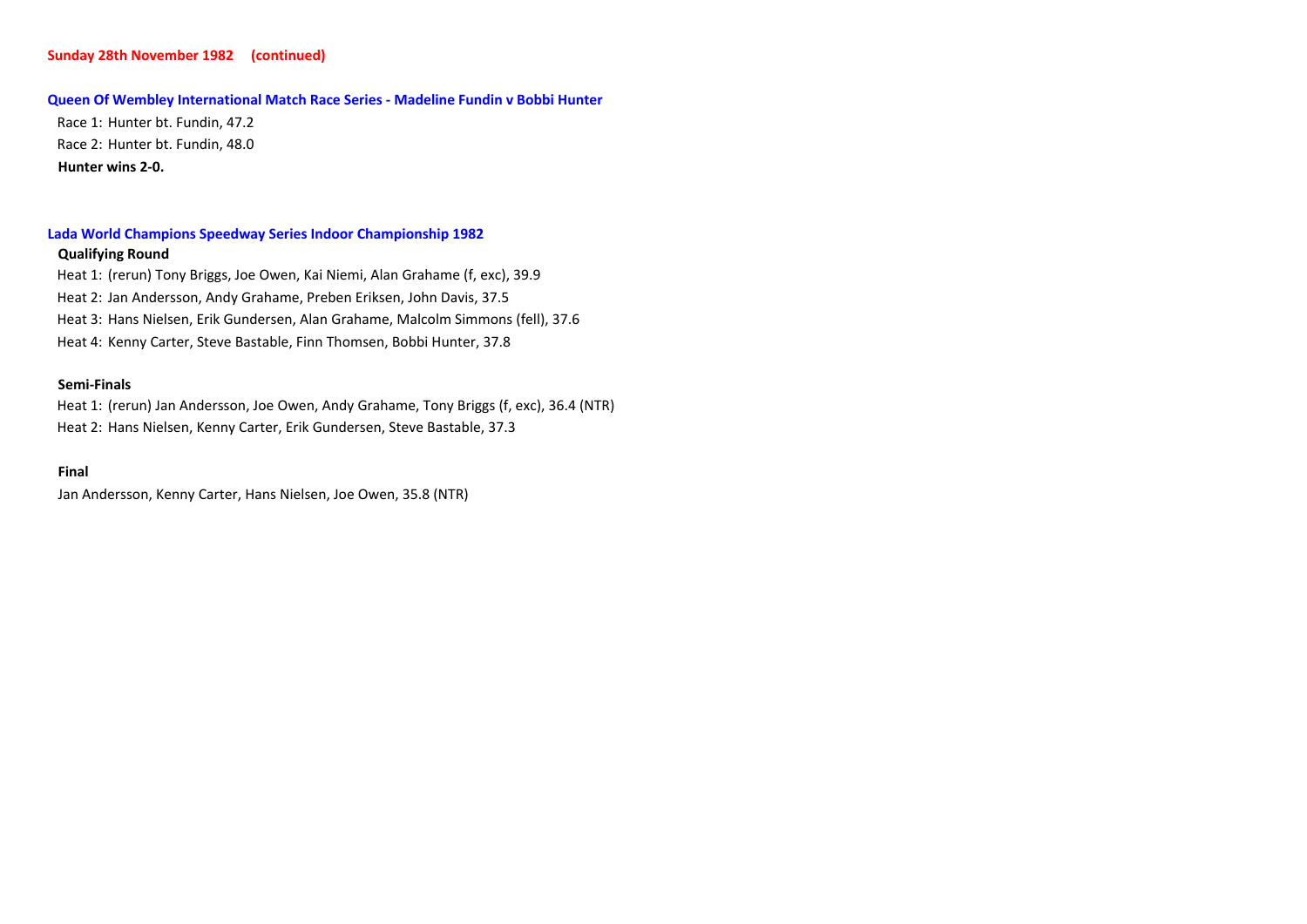| <b>Kenny Carter's Lions 38</b>                             |              |           |                |    |    | <b>TOT</b> | <b>BP</b>      |     |
|------------------------------------------------------------|--------------|-----------|----------------|----|----|------------|----------------|-----|
| 1. Kenny Carter (capt.)                                    | 0            | 2         | 3              | 2  |    | 7          | 0              |     |
| 2. Kelvin Tatum                                            | 1            | <b>FX</b> | 1'             | 2' | 1  | 5          | $\mathbf{2}$   |     |
| 3. Chris Morton                                            | 2            | 2'        | 2              | 0  | 3  | 9          | 1              |     |
| 4. Steve Bastable                                          | $\mathbf{1}$ | 3         | 1'             | 1' |    | 6          | 2              |     |
| 5. Bobby Beaton                                            | 0            | TS        | TS             | N  |    | 0          | 0              |     |
| 6. Martin Yeates                                           | 1            | 0         | TS             |    |    | 1          | 0              |     |
| 7. Joe Owen                                                | F            | 3         | 2              | 3  | 2' | 10         | 1              |     |
| <b>Egon Muller's World Select 40</b><br>1. Egon Muller R/R |              |           |                |    |    | тот        | <b>BP</b>      |     |
| 2. Kai Niemi                                               | 2'           | 0         | $\mathbf{1}$   | 2  | 0  | 5          | 1              |     |
| 3. Jan Andersson                                           | 3            | 3         | 3              | 3  | 3  | 15         | 0              | (F) |
| 4. Erik Gundersen                                          | 2'           | R         | 0              | 1' | 1  | 4          | $\overline{2}$ |     |
| 5. Hans Nielsen                                            | 3            | 3         | $\overline{2}$ | F  |    | 8          | 0              |     |
| 6. Richard Hellsen                                         | 2'           | 1         | 1              | 0  |    | 4          | 1              |     |
| 7. Ari Koponen                                             | 3            | 1         | 0              |    |    | 4          | 0              |     |
|                                                            |              |           |                |    |    |            |                |     |

Ht. 12: Andersson, Carter, Bastable, Nielsen (fell), 36.5 Ht. 13: Morton, Owen, Gundersen, Niemi, 37.5 **Results compiled from video footage, marked programme & Speedway Star.**Ht. 10: Carter, Nielsen, Tatum, Gundersen, 37.2 Ht. 05: Bastable, Morton, Hellsen, Niemi, 38.8 Ht. 06:(rerun) Andersson, Carter, Hellsen, Tatum (f, exc), 36.6Ht. 08: Owen, Tatum, Niemi, Koponen, 37.5 Ht. 09: Andersson, Owen, Bastable, Hellsen, 36.6Ht. 07: Nielsen, Morton, Tatum, Gundersen (ret), 37.5 Ht. 11: Owen, Niemi, Gundersen, Morton, 37.0 Ht. 01: Andersson, Niemi, Tatum, Carter, 36.5Ht. 02: Koponen, Hellsen, Yeates, Owen (fell), 40.5 Ht. 03: Nielsen, Gundersen, Bastable, Beaton, 37.6Ht. 04: Andersson, Morton, Koponen, Yeates, 36.3

| 1                       | 5              | 01 | 05 |
|-------------------------|----------------|----|----|
| 1                       | 5              | 02 | 10 |
| 1                       | 5              | 03 | 15 |
| 2                       | 4              | 05 | 19 |
| 5                       | 1              | 10 | 20 |
| $\overline{2}$          | 4              | 12 | 24 |
| $\overline{\mathbf{3}}$ | 3              | 15 | 27 |
| 5                       | $\mathbf 1$    | 20 | 28 |
| $\overline{\mathbf{3}}$ | 3              | 23 | 31 |
| 4                       | $\overline{2}$ | 27 | 33 |
| 3                       | 3              | 30 | 36 |
| 3                       | 3              | 33 | 39 |
| $\overline{5}$          | $\mathbf 1$    | 38 | 40 |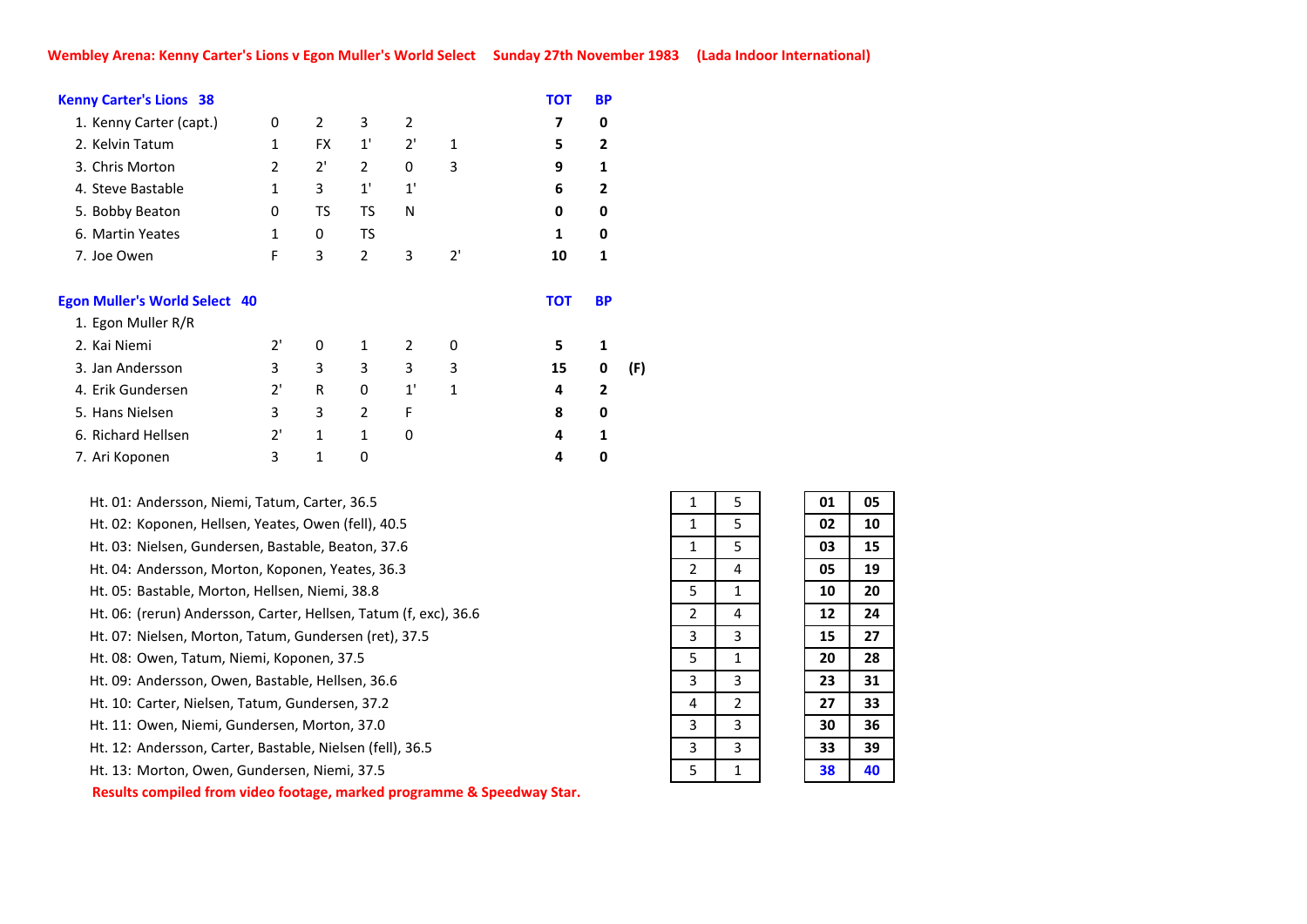# **Sunday 27th November 1983 (continued)**

# **Lada World Champions Speedway Series Indoor Championship 1983**

# **Qualifying Round**

Heat 1: Kenny Carter, Jan Andersson, Martin Yeates (fell), Kai Niemi (fell), 38.2 Heat 2: Hans Nielsen, Kelvin Tatum, Richard Hellsen, Bobby Beaton, no time Heat 3: Chris Morton, Steve Bastable, Joe Owen, Erik Gundersen, 37.8

# **Repechage**

Heat A: Kai Niemi, Martin Yeates, Bobby Beaton (fell), Richard Hellsen (f, exc), 39.8 Heat B: Joe Owen, Erik Gundersen, Ari Koponen, (3 only) 38.6

#### **Semi-Finals**

Heat 1: Jan Andersson, Kelvin Tatum, Kenny Carter, Hans Nielsen, 36.4 Heat 2: Kai Niemi, Joe Owen, Chris Morton, Steve Bastable, 37.9

#### **Final**

Jan Andersson, Joe Owen, Kelvin Tatum, Kai Niemi, 37.7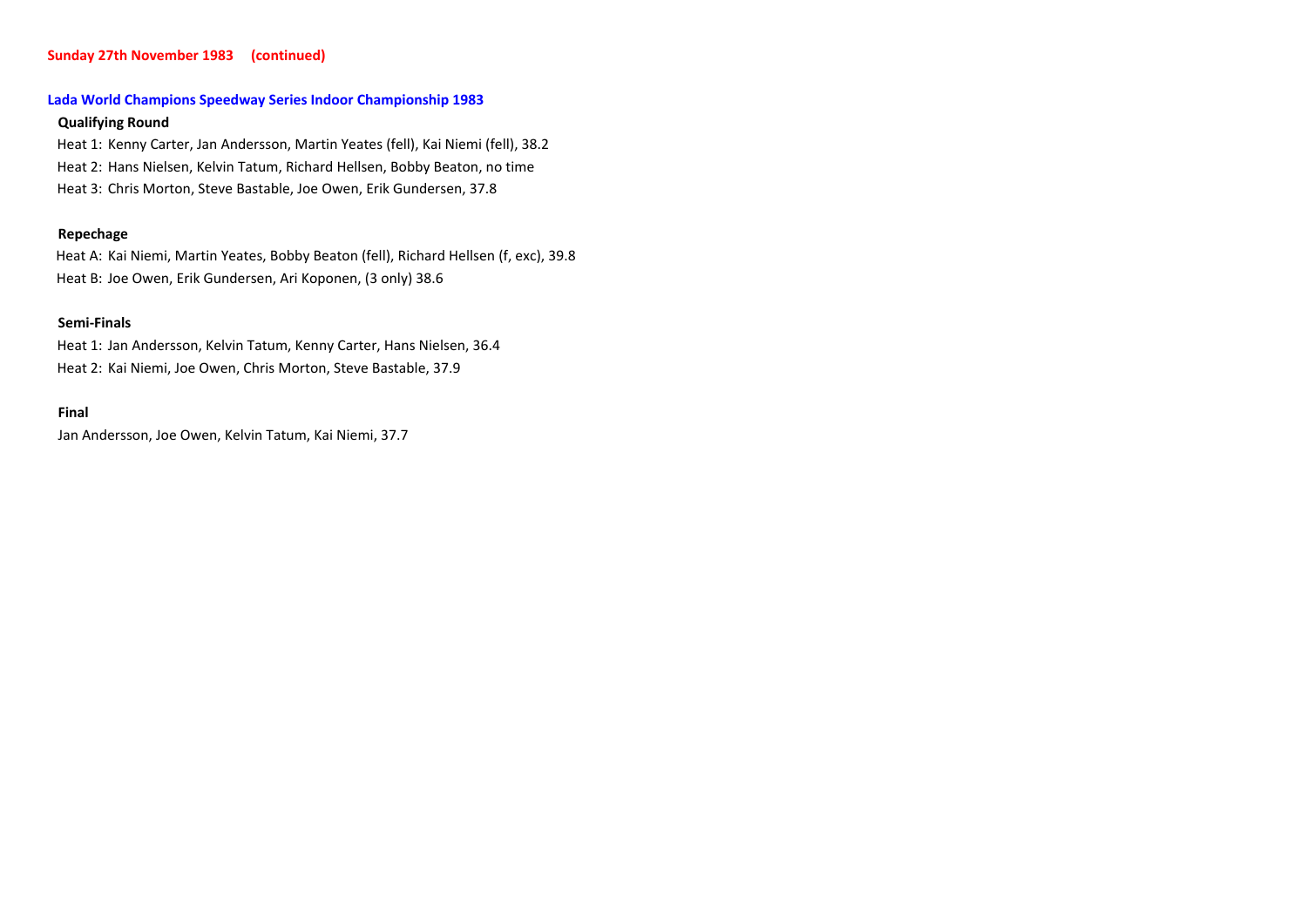# **WEMBLEY ARENA AVERAGES - MAIN EVENTS ONLY**

| <b>Rider</b>          | <b>Mtc</b>     | <b>Pts</b> | <b>Rid</b>     | <b>CMA</b> | 1st            | 2 <sub>nd</sub> | 3rd            | 4th            | <b>NF</b>      | <b>Rider</b>           | <b>Mtc</b>     | <b>Pts</b> | <b>Rid</b>     | <b>CMA</b> | 1st            | 2 <sub>nd</sub> | 3rd            | 4th            | <b>NF</b>      |
|-----------------------|----------------|------------|----------------|------------|----------------|-----------------|----------------|----------------|----------------|------------------------|----------------|------------|----------------|------------|----------------|-----------------|----------------|----------------|----------------|
| Jan Andersson         | 4              | 51         | 17             | 12.00      | 17             | 0               | $\mathbf{0}$   | 0              | $\Omega$       | Ivan Mauger            | 3              | 25         | 12             | 8.33       | 3              | 7               | 2              | 0              | $\Omega$       |
| <b>Frank Auffret</b>  |                | 3          | 5.             | 2.40       | 0              | 1               | 1              | $\mathbf{1}$   | $\overline{2}$ | Jim McMillan           | 3              | 19         | 13             | 5.85       | 3              | 3               | 4              |                | $\overline{2}$ |
| Steve Bastable        | 3              | 19         | 12             | 6.33       | 3              | 3               | 4              | 0              | $\overline{2}$ | <b>Anders Michanek</b> |                | 5          | 3              | 6.67       |                |                 | 0              | 0              | $\mathbf{1}$   |
| <b>Bobby Beaton</b>   | 2              | 6          | 4              | 6.00       | 2              | 0               | 0              | $\mathbf{1}$   |                | Kelly Moran            |                | 6          | 4              | 6.00       |                | 1               |                | 0              | 1              |
| <b>Tony Briggs</b>    |                | 6          | 4              | 6.00       | $\overline{2}$ | 0               | 0              | $\mathbf{1}$   |                | Chris Morton           | 3              | 26         | 14             | 7.43       | 5              | 5               |                |                | 2              |
| Kenny Carter          | 4              | 23         | 16             | 5.75       | 4              | 4               | 3              | 3              | $\overline{2}$ | Hans Nielsen           | 3              | 25         | 12             | 8.33       | 5              | 5               | 0              |                | 1              |
| Peter Collins         |                | 3          | 3              | 4.00       | 0              | $\mathbf{1}$    | 1              | 1              | 0              | Kai Niemi              | 3              | 16         | 13             | 4.92       | $\overline{3}$ | $\overline{2}$  | 3              | 4              | 1              |
| <b>Bruce Cribb</b>    |                | 4          | 4              | 4.00       | 0              |                 | $\overline{2}$ | 0              |                | Joe Owen *             | 5              | 34         | 21             | 6.48       | 5              | 8               | 3              | 4              | 1              |
| John Davis            | $\overline{2}$ | 13         | 8              | 6.50       | 3              | 2               | 0              | $\overline{2}$ | 1              | <b>Brad Oxley</b>      |                | 5          | 4              | 5.00       | 0              | $\overline{2}$  |                | 0              | 1              |
| Graham Drury          | 1              | 0          | $\overline{2}$ | 0.00       | 0              | 0               | 0              | 0              | $\overline{2}$ | <b>Bruce Penhall</b>   | $\overline{2}$ | 6          | 9              | 2.67       |                |                 |                | 5              | $\mathbf{1}$   |
| Preben Eriksen        |                | 4          | 4              | 4.00       | 0              | 1               | $\overline{2}$ | $\mathbf{1}$   | 0              | Bo Petersen            | $\mathfrak{p}$ | 3          | 6              | 2.00       | 0              | $\Omega$        | 3              |                | $\overline{2}$ |
| Alan Grahame          |                | 5          | 4              | 5.00       |                |                 | 0              | 0              | $\overline{2}$ | Zenon Plech            |                | 8          | 5              | 6.40       | 0              | 3               | $\overline{2}$ | 0              | 0              |
| Andy Grahame          | 1              | 8          | 4              | 8.00       | 2              | 1               | 0              | $\mathbf{1}$   | 0              | Colin Richardson       | 3              | 24         | 13             | 7.38       | 6              |                 | 4              |                | 1              |
| Erik Gundersen        | 4              | 16         | 16             | 4.00       | $\Omega$       | 4               | 8              | $\overline{2}$ | $\overline{2}$ | <b>Bobby Schwartz</b>  |                | 6          | 5              | 4.80       | 0              | $\overline{2}$  | $\overline{2}$ | 0              | 1              |
| Richard Hellsen       |                | 4          | 4              | 4.00       | 0              | 1               | $\overline{2}$ | $\mathbf{1}$   | $\Omega$       | Dennis Sigalos         |                | 1          | 2              | 2.00       | 0              | $\Omega$        |                | 0              |                |
| <b>Edward Jancarz</b> | 1              | 8          | 5              | 6.40       |                | 1               | 3              | 0              | $\Omega$       | <b>Malcolm Simmons</b> | $\overline{2}$ | 8          |                | 4.57       | 0              | 3               | $\overline{2}$ | $\overline{2}$ | 0              |
| Roger Johns           | 1              |            | 3              | 1.33       | 0              | 0               | $\mathbf{1}$   | $\mathbf{1}$   |                | Kelvin Tatum           |                | 5          | 5              | 4.00       | 0              | 1               | 3              | 0              | 1              |
| Gordon Kennett        |                | 6          | 5              | 4.80       | 0              | $\overline{2}$  | $\overline{2}$ | 0              |                | Finn Thomsen           | 4              | 22         | 15             | 5.87       | 3              | 4               | 5              | 3              | $\Omega$       |
| Ari Koponen           | 1              | 4          | 3              | 5.33       |                | 0               |                | 1              | 0              | <b>Martin Yeates</b>   |                |            | $\overline{2}$ | 2.00       | 0              | 0               |                |                | 0              |

**Averages presented in alphabetical order.**

**\* denotes ever present.**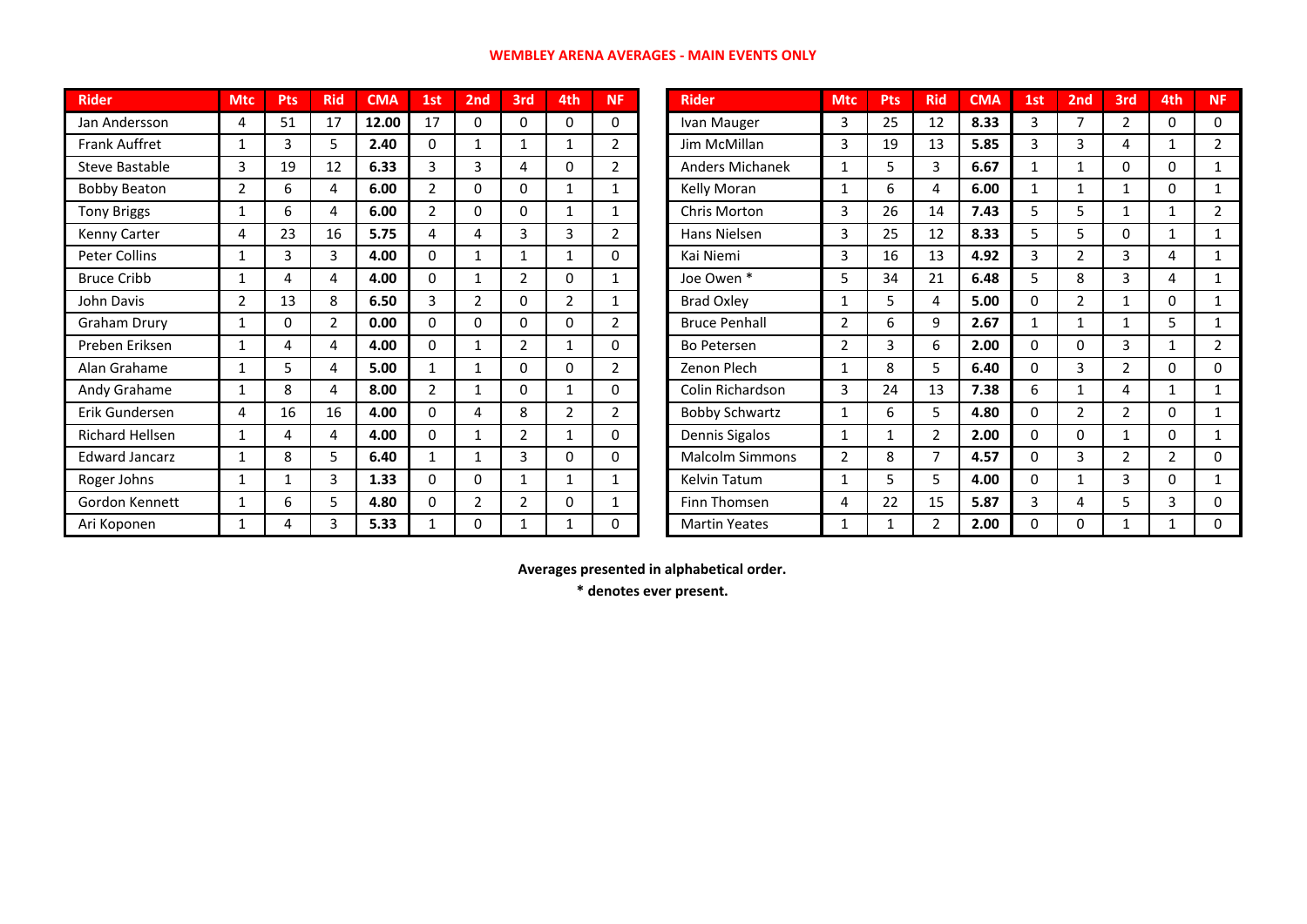## **WEMBLEY ARENA AVERAGES - SECOND HALF EVENTS ONLY**

| <b>Rider</b>           | <b>App</b>     | 1st            | 2 <sub>nd</sub> | 3rd          | 4th            | <b>NF</b>    | Pts            | <b>Rid</b>     | <b>CMA</b> |
|------------------------|----------------|----------------|-----------------|--------------|----------------|--------------|----------------|----------------|------------|
| Jan Andersson          | 4              | 8              | $\mathbf{1}$    | 0            | 0              | 1            | 26             | 10             | 10.40      |
| Kenny Carter           | 3              | 5              | $\overline{2}$  | $\mathbf{1}$ | 0              | 0            | 20             | 8              | 10.00      |
| Hans Nielsen           | 3              | 4              | $\mathbf{1}$    | $\mathbf{1}$ | $\mathbf{1}$   | $\mathbf 0$  | 15             | $\overline{7}$ | 8.57       |
| <b>Steve Bastable</b>  | 3              | $\overline{2}$ | 3               | $\Omega$     | $\overline{2}$ | $\mathbf 0$  | 12             | $\overline{7}$ | 6.86       |
| <b>Tony Briggs</b>     | $\overline{2}$ | $\overline{2}$ | $\mathbf{1}$    | 0            | 0              | $\Omega$     | 8              | 3              | 10.67      |
| Kai Niemi              | $\overline{2}$ | $\overline{2}$ | 0               | $\mathbf{1}$ | $\mathbf{1}$   | $\mathbf{1}$ | $\overline{7}$ | 5              | 5.60       |
| Joe Owen               | 3              | $\overline{1}$ | 5               | $\mathbf{1}$ | $\mathbf{1}$   | $\mathbf 0$  | 14             | 8              | 7.00       |
| Chris Morton           | 3              | $\mathbf{1}$   | $\mathbf{1}$    | $\mathbf{1}$ | 0              | $\mathbf 0$  | 6              | 4              | 6.00       |
| <b>Bobby Beaton</b>    | $\overline{2}$ | $\mathbf{1}$   | $\mathbf{1}$    | $\Omega$     | $\mathbf{1}$   | $\mathbf{1}$ | 5              | 4              | 5.00       |
| Ivan Mauger            | $\mathbf{1}$   | $\mathbf{1}$   | $\mathbf{1}$    | $\Omega$     | 0              | $\Omega$     | 5              | 2              | 10.00      |
| Colin Richardson       | $\mathbf{1}$   | $\mathbf{1}$   | 0               | $\Omega$     | $\mathbf{1}$   | $\Omega$     | 3              | $\overline{2}$ | 6.00       |
| Erik Gundersen         | 3              | $\overline{0}$ | 3               | $\mathbf{1}$ | $\mathbf{1}$   | $\mathbf 0$  | 7              | 5              | 5.60       |
| Kelvin Tatum           | $\mathbf{1}$   | $\overline{0}$ | $\overline{2}$  | $\mathbf{1}$ | 0              | $\mathbf 0$  | 5              | 3              | 6.67       |
| Alan Grahame           | $\mathbf{1}$   | $\overline{0}$ | $\mathbf{1}$    | $\mathbf{1}$ | 0              | $\mathbf{1}$ | 3              | 3              | 4.00       |
| Finn Thomsen           | $\overline{2}$ | $\mathbf 0$    | 1               | $\mathbf{1}$ | 0              | $\Omega$     | 3              | $\overline{2}$ | 6.00       |
| <b>Martin Yeates</b>   | $\mathbf{1}$   | $\mathbf 0$    | $\mathbf{1}$    | 0            | 0              | $\mathbf{1}$ | $\overline{2}$ | $\overline{2}$ | 4.00       |
| <b>Peter Collins</b>   | $\mathbf{1}$   | $\mathbf 0$    | $\mathbf{1}$    | 0            | 0              | $\Omega$     | $\overline{2}$ | $\mathbf{1}$   | 8.00       |
| <b>Brad Oxley</b>      | $\mathbf{1}$   | 0              | $\mathbf{1}$    | $\Omega$     | 0              | $\Omega$     | $\overline{2}$ | $\mathbf{1}$   | 8.00       |
| <b>Richard Hellsen</b> | $\mathbf{1}$   | 0              | 0               | $\mathbf{1}$ | 0              | $\mathbf{1}$ | $\mathbf{1}$   | $\overline{2}$ | 2.00       |
| Preben Eriksen         | $\mathbf{1}$   | $\mathbf 0$    | 0               | $\mathbf{1}$ | 0              | $\Omega$     | $\mathbf{1}$   | $\mathbf{1}$   | 4.00       |
| Ari Koponen            | $\mathbf{1}$   | $\Omega$       | 0               | $\mathbf{1}$ | $\Omega$       | $\Omega$     | $\mathbf{1}$   | $\mathbf{1}$   | 4.00       |
| John Davis             | $\mathbf{1}$   | $\Omega$       | 0               | $\Omega$     | $\mathbf{1}$   | $\Omega$     | $\Omega$       | $\mathbf{1}$   | 0.00       |
| Bobbi Hunter           | $\mathbf{1}$   | 0              | 0               | $\Omega$     | $\mathbf{1}$   | $\Omega$     | $\Omega$       | $\mathbf{1}$   | 0.00       |
| <b>Malcolm Simmons</b> | $\mathbf{1}$   | $\mathbf 0$    | 0               | $\Omega$     | 0              | $\mathbf{1}$ | $\mathbf{0}$   | $\mathbf{1}$   | 0.00       |

# **Events Included:**

**1980 & 1981 - King Of The Concrete Wembley Arena Match Race Knock-Out1982 & 1983 - Lada World Champions Speedway Series Indoor Championship**

**Averages presented in race wins order.**